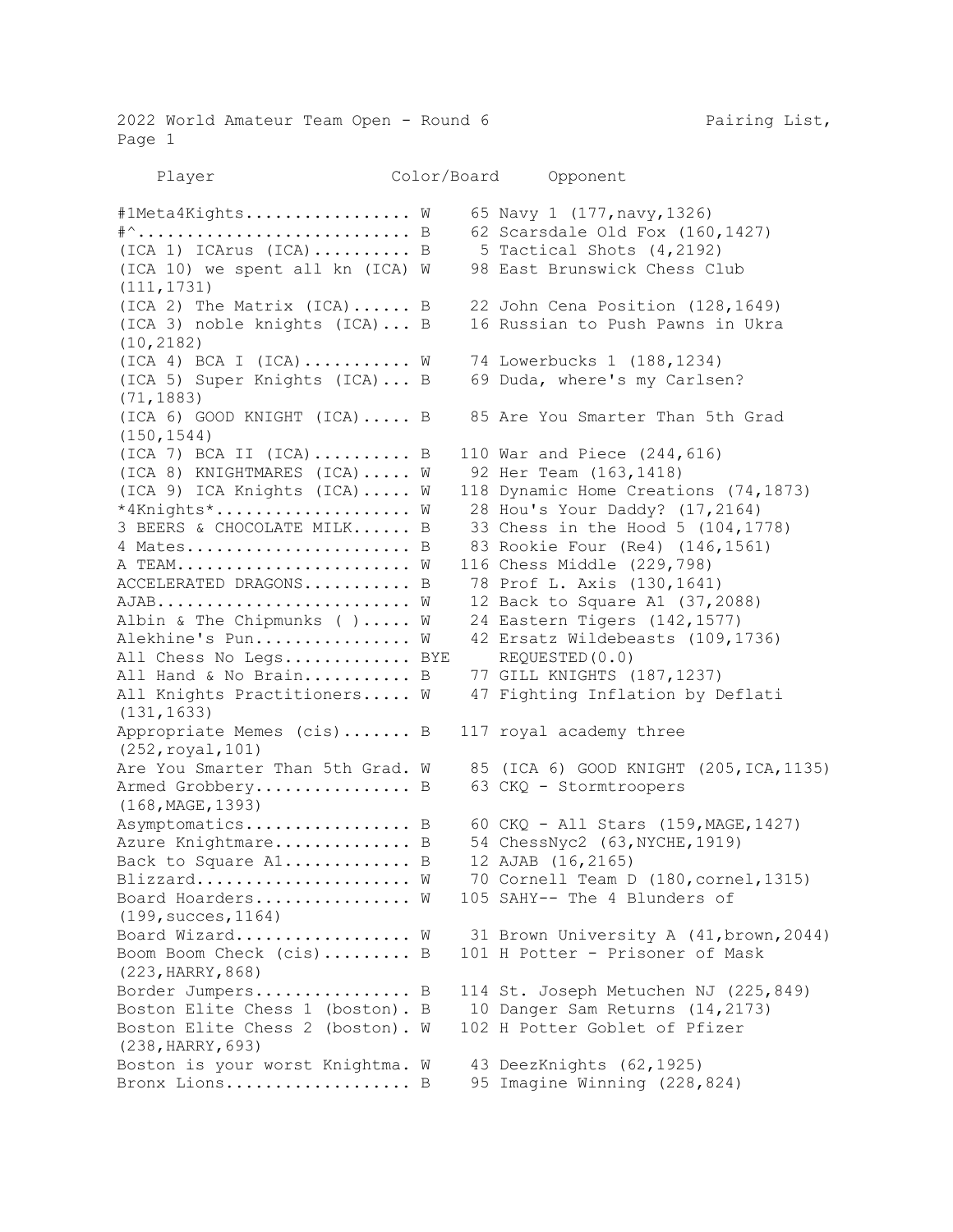Brooklyn Strategist Chess Clu. W 66 SAHY- Knights of the Squa (174,succes,1347) Brown University A (brown).... B 31 Board Wizard (99,1789) Brown University B (brown).... W 96 Navy 2 (253, navy, nnnn) CARUANA VIRUS................. B 34 KQC Tempo & a Dream (44,KQC,2031) Caruanicron Variant........... W 45 ROCHESTER 2 (70, ROCK, 1886) Chaturanga...................... B 23 Four Knights in Quarantine (67,1896) Check, Please!................ B 99 West Orange Knights (171,wocc,1385) Check-file-A.................. B 58 Knights Out (144,1565) Chess in the Hood  $5 \ldots \ldots \ldots$  W 33 3 BEERS & CHOCOLATE MILK (43,2035) Chess Middle.................. B 116 A TEAM (251,197) Chess Nuts Roasting on an Ope. B 38 West Orange Kings (108,wocc,1754) Chess Rocks...................... B 82 Waiting for Omega (145,1563) CHESSAHOLICS #1 (WOJO)........ B 76 KQC Knights of the Square Ta (181,KQC,1314) Chessaholics 2 (WOJO)......... B 89 NYCA Team B (156,nyca,1445) Chessbrah Power Bottoms....... W 79 Jarrett's Juggernaut (135,1614) Chessin Out ( )................. B 20 Innovators - South Jersey (94,1809) ChessNyc1 (NYCHE).............  $W$  2 GMs4life (11,2181) ChessNyc2 (NYCHE)............ W 54 Azure Knightmare (137,1605) ChessNyc3 (NYCHE)............. W 73 OLD GUARD (95, ,1803) ChessNyc4 (NYCHE)............. B 91 Four Strong Squares (158,1438) CKQ - A team (MAGE)........... BYE REQUESTED(0.0) CKQ - All Stars (MAGE)........ W 60 Asymptomatics (93,1810) CKQ - Expendables (MAGE)...... W 81 French men don't fou'en mate (143,1574) CKQ - Fantastic four (MAGE)... W 39 Trophy Wives (57,1948) CKQ - Four knights (MAGE)..... W 52 Destructive Knights and Bisho (55,1962) CKQ - Future GM's (MAGE)...... B 84 SAHY- Rook-ies of the Yea (201,succes,1159) CKQ - Griffindors (MAGE)...... B 93 Finegold's Chair (162,1418) CKQ - Jersey boys (MAGE)...... B 67 Knights Who Say NIH (129,1649) CKQ - Lightning theives (MAGE) B 103 NYCA Team C (195,nyca,1199)  $CKQ - RAfa21$  (MAGE).......... W 4 Wintry Knights (1,2197) CKQ - Stormtroopers (MAGE).... W 63 Armed Grobbery (119,1689) CKQ - Wonder women (MAGE)..... W 87 Princess Gambit (215,981) CKQ-LAST STAND (MAGE)......... B 19 Just a team name (40,2059) Club Degenerates.............. B 61 Inflation's Finest (116,1695) Cornell Team A (cornel)....... B 13 Knightmare5 (18,2162) Cornell Team C (cornel)....... W 80 Midwood Elite (194,1207) Cornell Team D (cornel)....... B 70 Blizzard (76,1871) Corona Exchange Variation..... W 3 New Year, New Missed-Takes (33,2097) Counterattack Crew........... W 57 Worse Than Nepo's Man Bun (72,1876) Covid Attack, Omicron Variati. B 59 Missing Zo (148,1549) Danger Sam Returns........... W 10 Boston Elite Chess 1 (27,boston,2131) Deep Blue Devils............... B 29 How are you, Ke2? (96,1800)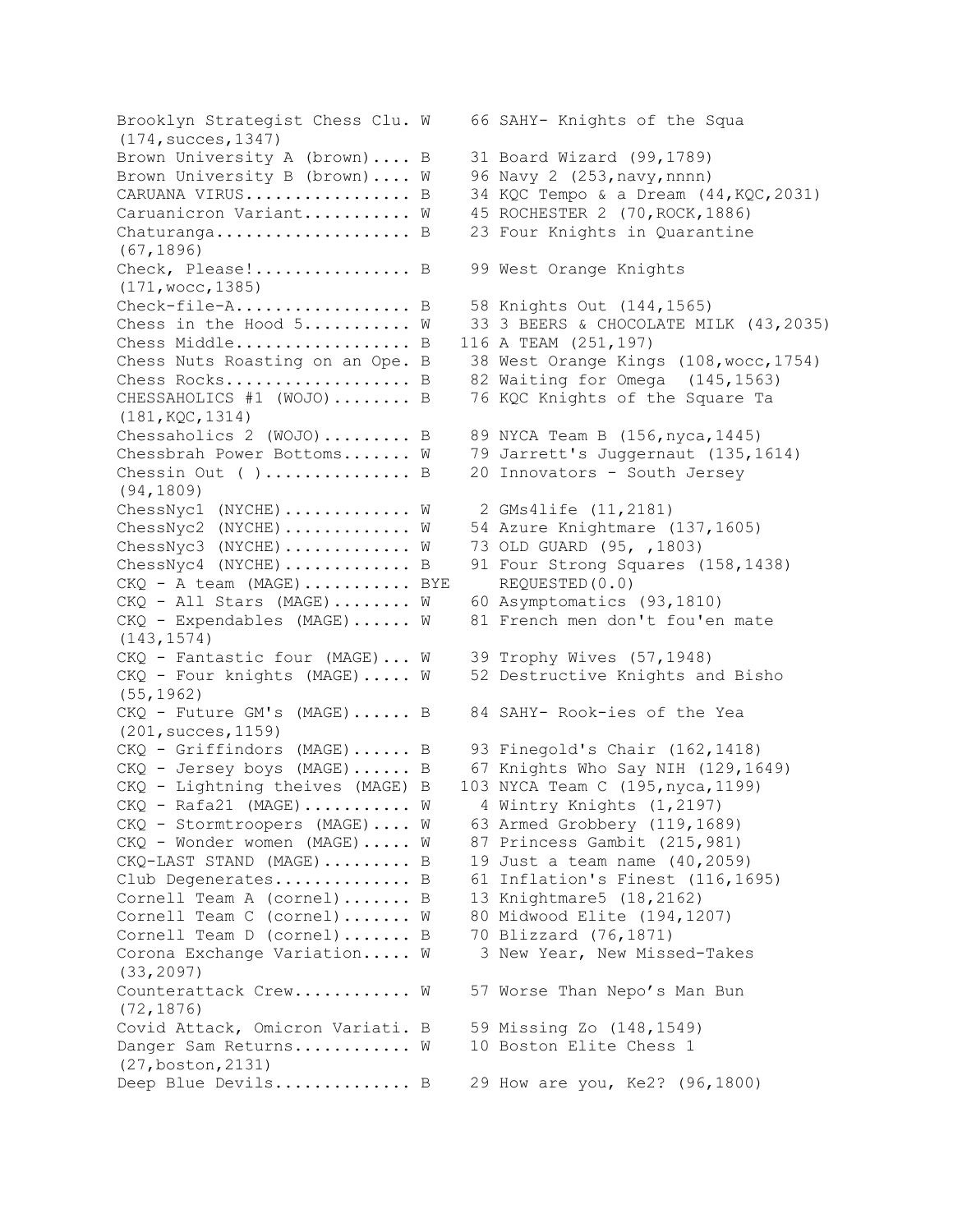DeezKnights.................... B 43 Boston is your worst Knightma (134,1625) Destructive Knights and Bisho. B 52 CKQ - Four knights (218, MAGE, 953) Doyle's Destroyers............ W 104 Hang Your King and Win a Priz (198,1166) Dr. Toad's Chess Trackers..... B 49 Flying King (79,1863) Duda, where's my Carlsen?..... W 69 (ICA 5) Super Knights (178,ICA,1323) Dynamic Home Creations........ B 118 (ICA 9) ICA Knights (240, ICA, 635) E 4 Effort..................... B 26 Pawnsylvania (6,2189) EAGLEC22 ( )........................ BYE REQUESTED(0.0) East Brunswick Chess Club..... B 98 (ICA 10) we spent all knight (213,ICA,1008) Eastern Tigers................. B 24 Albin & The Chipmunks (68, ,1890) En Passant or Checkmate....... W 94 Ryatt Squad (164,1417) en passants..................... B 36 Moderna Defense: Omicron (106,modern,1758) Ersatz Wildebeasts............ B 42 Alekhine's Pun (61,1939) Fartlsen Forever............. W 75 Rutgers Scarlet Knights (190,1220) Fighting Inflation by Deflati. B 47 All Knights Practitioners (77,1869) Finally, we can lose in perso. BYE REQUESTED(0.0) Finding Nepo.................... BYE REQUESTED(0.0) Finegold's Chair............. W 93 CKQ - Griffindors (226, MAGE, 846) Flying King.................. W 49 Dr. Toad's Chess Trackers (139,1588) Four Knights................. W 100 Strangers in the Knight (183,1284) Four Knights in Quarantine.... W 23 Chaturanga (107,1755) Four Strong Squares.......... W 91 ChessNyc4 (217, NYCHE, 956) Free Max B: The wave.......... B 55 Poughkeepsie Chess Club (140,1582) French men don't fou'en mate.. B 81 CKQ - Expendables (197, MAGE, 1168) French Variants............... BYE REQUESTED(0.0) GILL KNIGHTS..................  $W$  77 All Hand & No Brain (127,1654) GMs4life...................... B 2 ChessNyc1 (28,NYCHE,2129) Go e4th Unafraid.............. B 48 Masked Maters (165,1413) H Potter - Prisoner of (HARRY) W 101 Boom Boom Check (184,cis,1270) H Potter Chamber of Su (HARRY) B 25 WILD HORSES (2,2194) H Potter Goblet of Pfi (HARRY) B 102 Boston Elite Chess 2 (189,boston,1229) Hamilton Chess Club.......... W 46 Rockland Chess Club Losers (115,1697) Hang Your King and Win a Priz. B 104 Doyle's Destroyers (233,746) Her Team...................... B 92 (ICA 8) KNIGHTMARES (220,ICA,942) High Rising 7'th Rank Pawn.... B 37 Losing Nepo - A true clown f (52,ROCK,1972) Hou's Your Daddy?............. B 28 \*4Knights\* (86,1832) How are you, Ke2?............ W 29 Deep Blue Devils (35,2093) HydroxychloroKings: 2nd Dose.. B 30 Kasparov the friendly ghost (98,1793) Hyperactive Dragons........... W 51 Veni Vidi Vici (82,1849) I KID You Not, We're Gonna Wi. B 35 King Arthur and His 3 Knights (46,2026) ICN........................... B 1 Sons of Bishops (20,2157) Imagine Winning.............. W 95 Bronx Lions (167,1394)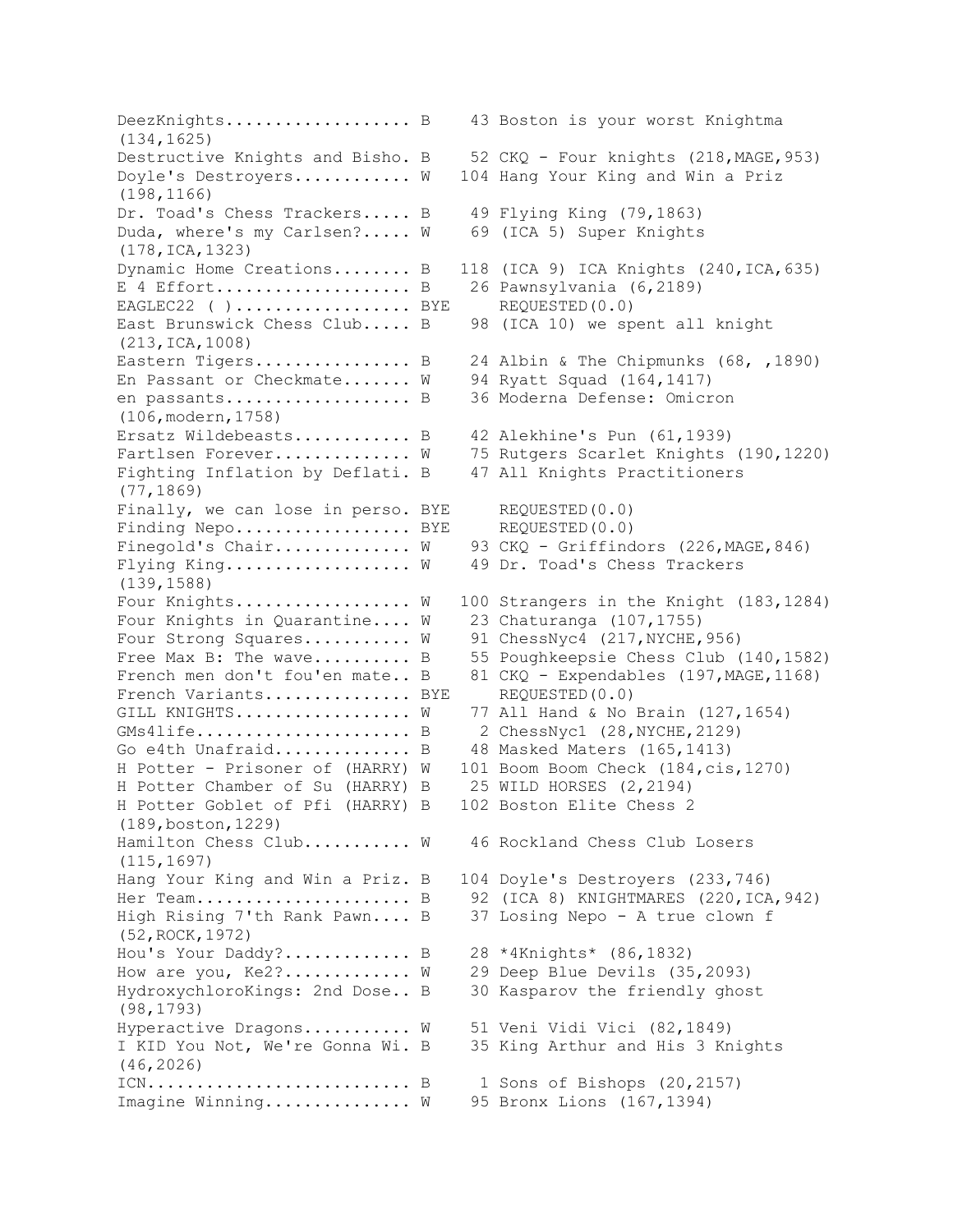Inflation's Finest........... W 61 Club Degenerates (155,1459) Innovators - South Jersey..... W 20 Chessin Out (45, ,2030) Isolated Pawns Need A Booster. B 56 King me! (69,1888) Jarrett's Juggernaut.......... B 79 Chessbrah Power Bottoms (193,1208) John Cena Position........... W 22 (ICA 2) The Matrix (56, ICA, 1953) Just a team name............. W 19 CKQ-LAST STAND (101, MAGE, 1787) karamelashum..................... B 86 Rock N Rooks (203,1155) Kasparov the friendly ghost... W 30 HydroxychloroKings: 2nd Dose (39,2074) King Arthur and His 3 Knights. W 35 I KID You Not, We're Gonna Wi (103,1779) King Fu Masters................ B 15 Re-U-Knighted (and it feels s (54,1967) King me!...................... W 56 Isolated Pawns Need A Booster (141,1580) King's Revenge............... W 109 Spicy Chicken (210,cis,1072) Knight Riders................ W 18 Team That Beat Us (29,2129) Knightfight.................. W 115 SPAM You (243,622) Knightmare5.................. W 13 Cornell Team A (34, cornel, 2096) KNIGHTS OF COLUMBIA.......... W 71 KQC Queens of Chess (185, KQC, 1247) Knights Out................... W 58 Check-file-A (87,1829) Knights Who Say NIH........... W 67 CKQ - Jersey boys (202, MAGE, 1155) KQC Kings of Chess (KQC)...... B 111 PatzersPawn (246,514) KQC Knights of the Squar (KQC) W 76 CHESSAHOLICS #1 (121,WOJO,1683) KQC Queens of Chess (KQC)..... B 71 KNIGHTS OF COLUMBIA (83,1847) KQC Royals (KQC)............. W 119 royal academy two (248, royal, 287) KQC Tempo & a Dream (KQC)..... W 34 CARUANA VIRUS (100,1789) Kryptoknights................ W 50 Take me back to the Ballroom (147,1555) KxC5................................. B 21 Omipawns (122,1672) LI Kingsmen.................. W 14 Moderna Chess Openings: Om (19,modern,2161) LITTLES GAMBIT ( )............ B 90 Make Your Move (216,961) London Lovers (cis)........... B 108 Pure Freshman Class (209, cis, 1079) LORDS OF THE  $64$ .............. W 107 SAHY- Material Girls (182,succes,1307) Losing Nepo - A true cl (ROCK) W 37 High Rising 7'th Rank Pawn (102,1784) Lowerbucks 1.................. B 74 (ICA 4) BCA I (118,ICA,1691) Make Your Move................ W 90 LITTLES GAMBIT (157, ,1443) Masked Maters................. W 48 Go e4th Unafraid (78,1868) MASKS UP, ZOOM ON ( )......... W 27 Year of the Force (13,2174) Midwood Elite................... B 80 Cornell Team C (138, cornel, 1591) Millburn Ninja Empire Chess T. W 112 Ready's Pawndemic (219,HARRY,944) Missing Zo.................... W 59 Covid Attack, Omicron Variati (89,1824) Moderna Chess Opening (modern) B 14 LI Kingsmen (50,1989) Moderna Defense: Omic (modern) W 36 en passants (51,1985) Move C4 Blows................... BYE REQUESTED(0.0) My Pawn Identifies As A Queen. W 11 Yoog & Co. (15,2168) Myrtle Magic................... BYE REQUESTED(0.0) MYRTLE MAYHEM................... BYE REQUESTED(0.0) Navy 1 (navy)................. B 65 #1Meta4Kights (124,1660)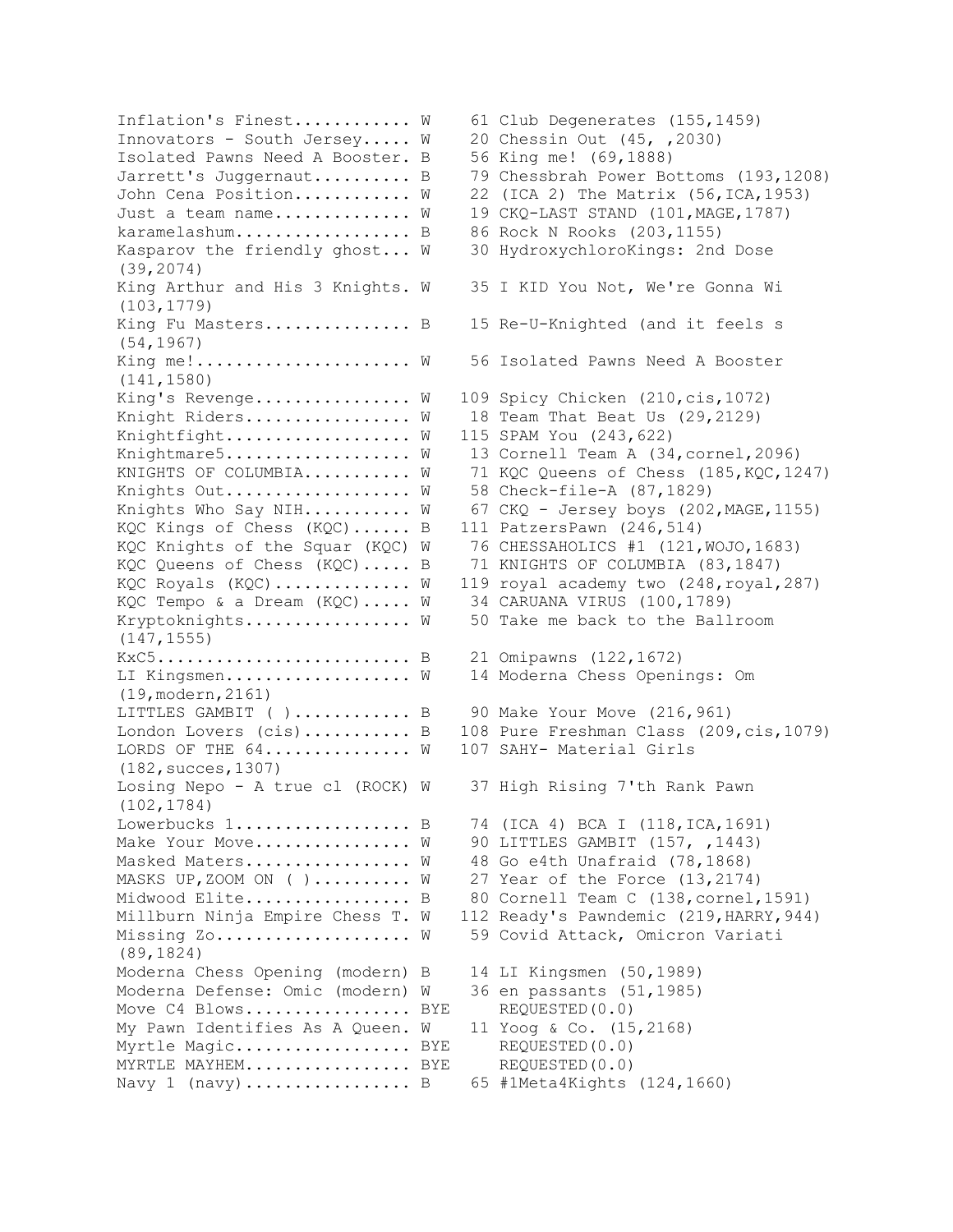Navy 2 (navy).................. B 96 Brown University B (169,brown,1388) Nepo Played What??........... W 72 PRINCETON CLEMENTINE (60,TIGERS,1942) Nepomniouchie................. B 7 Team Wu(Pi) (26,2137) New Year, New Missed-Takes.... B 3 Corona Exchange Variation (21,2156) Notorious Pawns...............  $W$  8 VICTOR (23,2152) NYCA Team A  $(nyca)$ ............. B 9 Tom Foolery  $(32,2116)$ NYCA Team B (nyca).......... W 89 Chessaholics 2 (206, WOJO, 1132) NYCA Team C (nyca)........... W 103 CKQ - Lightning theives (234,MAGE,731) NYCA Team D (nyca)........... W 88 Who Keres? (153,1494) OLD GUARD ( )................. B 73 ChessNyc3 (176,NYCHE,1337) Omi-Chronos.......................... BYE REQUESTED(0.0) Omicron East.................. B 41 Russian Mafia (59,1943) Omipawns...................... W 21 KxC5 (47,2002) PatzersPawn................... W 111 KQC Kings of Chess (214, KQC, 1001) Pawnsylvania................. W 26 E 4 Effort (91,1815) Perpetual Knight Tourists..... B 44 Terrifying Thrashers (65,1907) Pieces Hittin'............... W 32 Sacred Heart University (97,1794) Poughkeepsie Chess Club....... W 55 Free Max B: The wave (64,1914) Princess Gambit............... B 87 CKQ - Wonder women (152, MAGE, 1512) PRINCETON CLEMENTINE (TIGERS). B 72 Nepo Played What?? (112,1712) PRINCETON TANGERINE (TIGERS).. B 6 Survivors (25,2147) Prof L. Axis.................. W 78 ACCELERATED DRAGONS (192,1209) Pure Freshman Class (cis)..... W 108 London Lovers (236,cis,723) Pushing Pawns.................. B 40 Rain Man (114,1699) Rain Man...................... W 40 Pushing Pawns (58,1944) Re-U-Knighted (and it feels s. W 15 King Fu Masters (3,2193) Ready's Pawndemic (HARRY)..... B 112 Millburn Ninja Empire Chess T (249,265) ROCHESTER 2 (ROCK)............ B 45 Caruanicron Variant (154,1493) Rock N Rooks................. W 86 karamelashum (151,1525) Rockland Chess Club Losers.... B 46 Hamilton Chess Club (73,1874) Rookie Four (Re4)............ W 83 4 Mates (204,1149) royal academy one (royal)..... W 97 What's Your Team Name (175,1347) royal academy three  $(royal)...W 117$  Appropriate Memes  $(231, cis, 771)$ royal academy two (royal)..... B 119 KQC Royals (247,KQC,370) RU PLAYING THIS WEEKE (RUTGER) BYE REQUESTED(0.0) Russian Mafia................. W 41 Omicron East (105,1773) Russian to Push Pawns in Ukra. W 16 (ICA 3) noble knights (75,ICA,1872) Rutgers Scarlet Knights....... B 75 Fartlsen Forever (120,1689) Ryatt Squad......................... B 94 En Passant or Checkmate (224,849) Sacred Heart University....... B 32 Pieces Hittin' (42,2036) SAHY- Knights of the (succes) B 66 Brooklyn Strategist Chess Clu (126,1656) SAHY- Material Girls (succes). B 107 LORDS OF THE 64 (230,785) SAHY- Rook-ies of the (succes) W 84 CKQ - Future GM's (149, MAGE, 1548) SAHY-- Dawn of the Kn (succes) B 106 She said she was 1800 (173,1357) SAHY-- The 4 Blunders (succes) B 105 Board Hoarders (242,627) Scarsdale Old Fox.............  $W$  62 #^ (117,1691) Sea Pancakes (trcc).......... W 113 thx4urQueen (239,648)